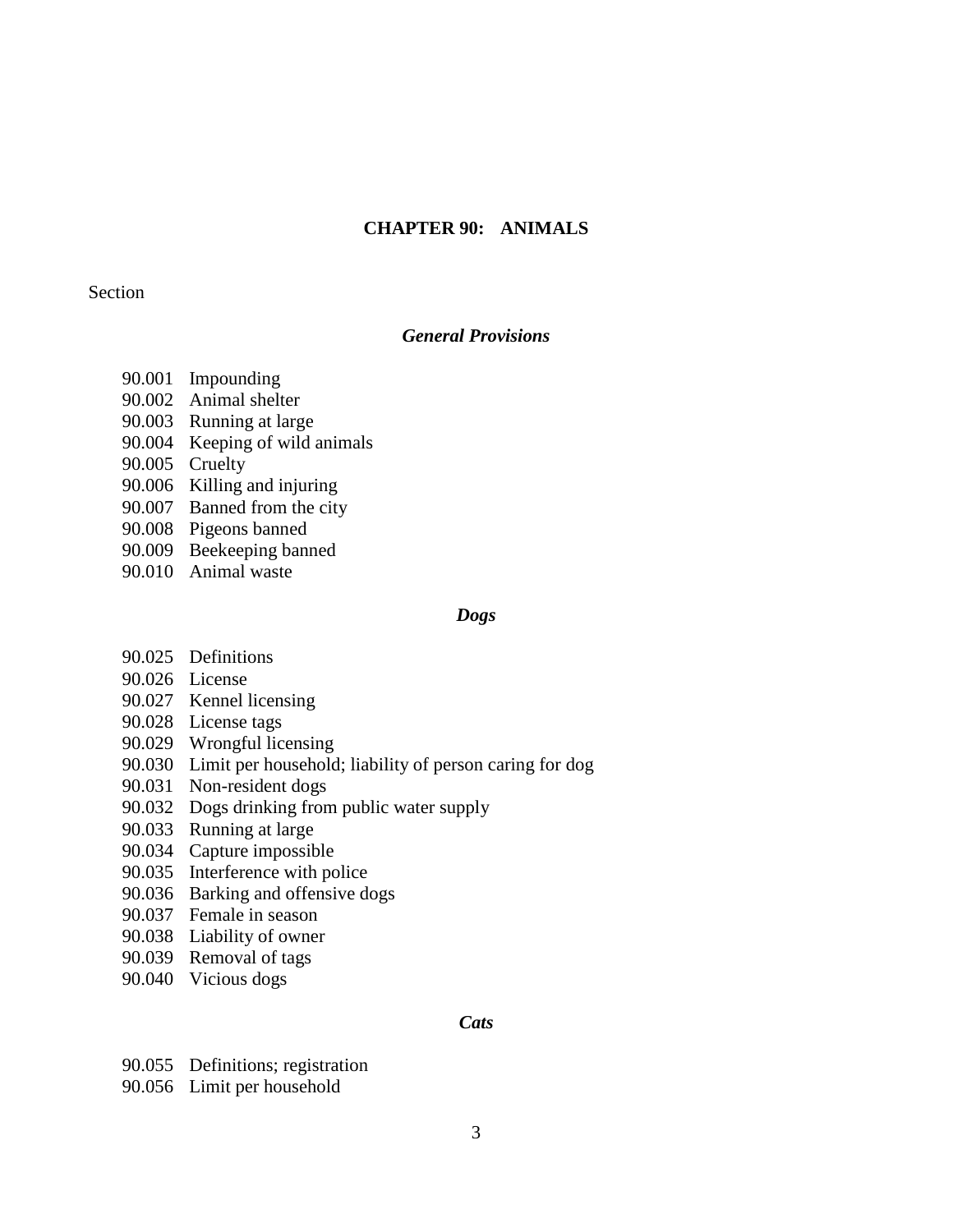- 90.057 Kennel licensing
- 90.058 Unauthorized feeding or trapping
- 90.059 Confinement of cats
- 90.060 Registration tags
- 90.061 Wrongful licensing
- 90.062 Liability of person caring for cat
- 90.063 Non-resident cats
- 90.064 Interference with police
- 90.065 Capture impossible
- 90.066 Offensive cats

# *Rabies*

- 90.080 Proclamation
- 90.081 Rabies suspected
- 90.082 Procedure when suspected
- 90.083 Destruction of animal
- 90.084 Duty to report
- 90.999 Penalty

# *Statutory reference:*

*Dangerous dogs, see Neb. RS 54-617 et seq. Dogs generally, see Neb. RS 54-601 et seq. Local authority, see Neb. RS 71-4412 Rabies, see Neb. RS 71-4401 et seq.*

# *GENERAL PROVISIONS*

## **§ 90.001 IMPOUNDING.**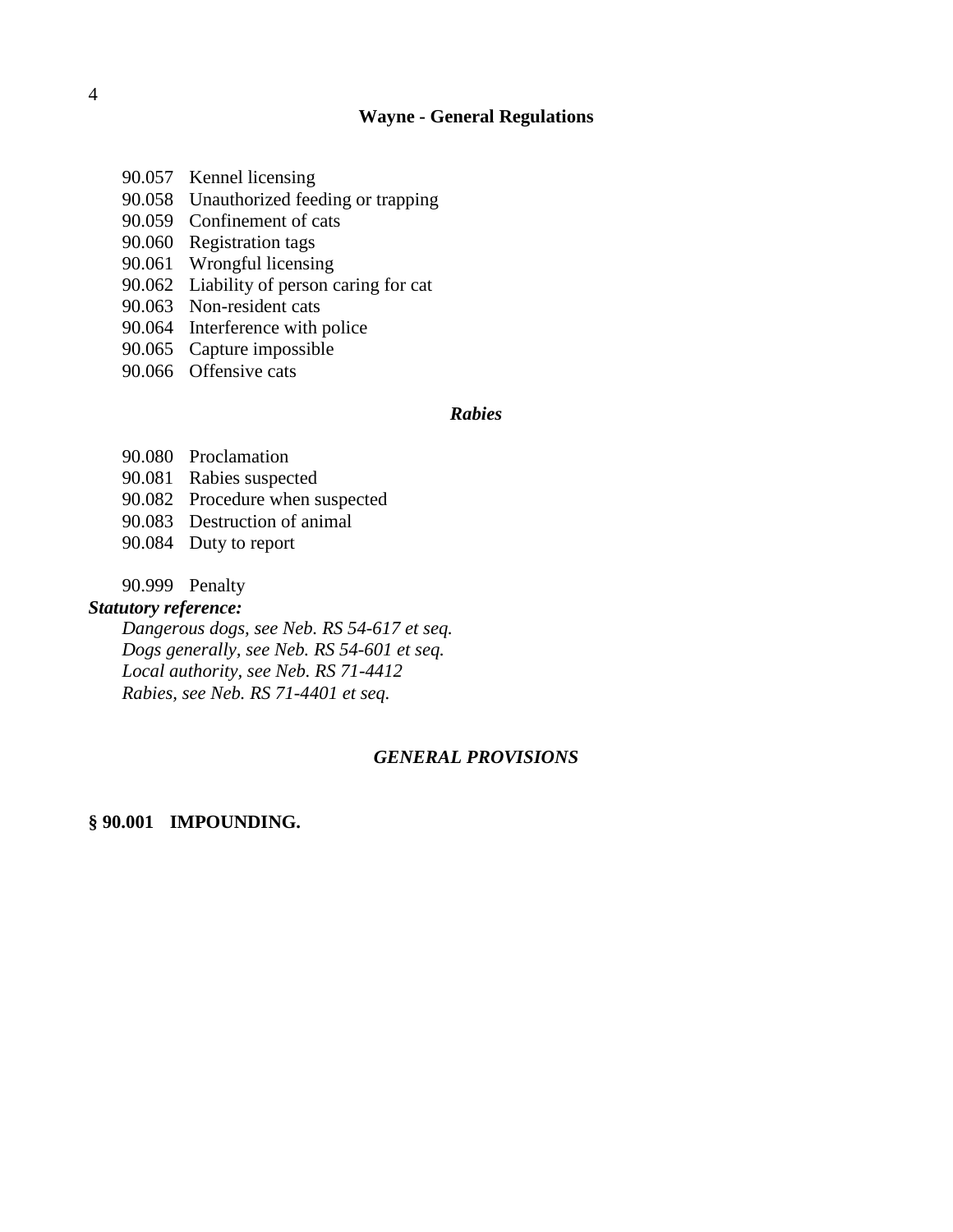(A) It shall be the duty of the police to capture, secure and remove in a humane manner to the designated animal shelter any animal violating any of the provisions of this chapter. The animals so impounded shall be treated in a humane manner and shall be provided with a sufficient supply of food and fresh water each day. Each impounded animal shall be kept and maintained at the pound for a period of not less than five calendar days for animals, cats and dogs unless reclaimed earlier by the owner. Notice of impoundment of all animals, including any significant marks or identifications, shall be posted at the office of the Police Department within 24 hours after impoundment as public notification of such impoundment. Any animal may be reclaimed by its owner during the period of impoundment by payment of the required impoundment and boarding fees, and any additional fees as charged by the animal shelter or other place of impoundment. The owner shall then be required to comply with the licensing and rabies vaccination requirements within 72 hours after release. If the animal is not claimed at the end of the required waiting period after public notice has been given, the police may dispose of the animal in accordance with the applicable rules and regulations. If, in the judgment of the police, a suitable home can be found for any such animal, the animal shall be turned over to that person; and the new owner shall then be required to pay all fees and meet all licensing and vaccinating requirements provided in this chapter. The city shall acquire legal title to any unlicensed animal impounded in the designated animal shelter for a period longer than the required waiting period after giving notice. All animals shall be destroyed in the summary and humane manner as prescribed by the Board of Health unless a suitable home can be found for such animal.

(B) The city may contract for humane shelter, spay/neutering and euthanization services with a commercial or non-profit organization through written agreement containing minimum population density standards, hygiene standards, documentation of services and disposal.

(2002 Code, § 14-1) (Ord. 2004-7, passed 9-14-2004)

# *Statutory reference:*

*Impoundment of animals authorized, see Neb. RS 16-235, 16-236*

# **§ 90.002 ANIMAL SHELTER.**

The designated animal shelter shall be safe, suitable and conveniently located for the impounding, keeping and destruction of animals. The shelter shall be sanitary and lighted. (2002 Code, § 14-2)

#### *Statutory reference:*

*Authority to maintain an animal pound, see Neb. RS 16-236*

#### **§ 90.003 RUNNING AT LARGE.**

It shall be unlawful for the owner, keeper or harborer of any animal, or any person having the charge, custody or control of an animal, to permit a horse, mule, cow, sheep, goat, swine or other animal to be driven or run at large on any of the public ways and property, or upon the property of another. (2002 Code, § 14-3) Penalty, see § 90.999

#### *Statutory reference:*

*Authority to regulate and prohibit animals running at large, see Neb. RS 16-235*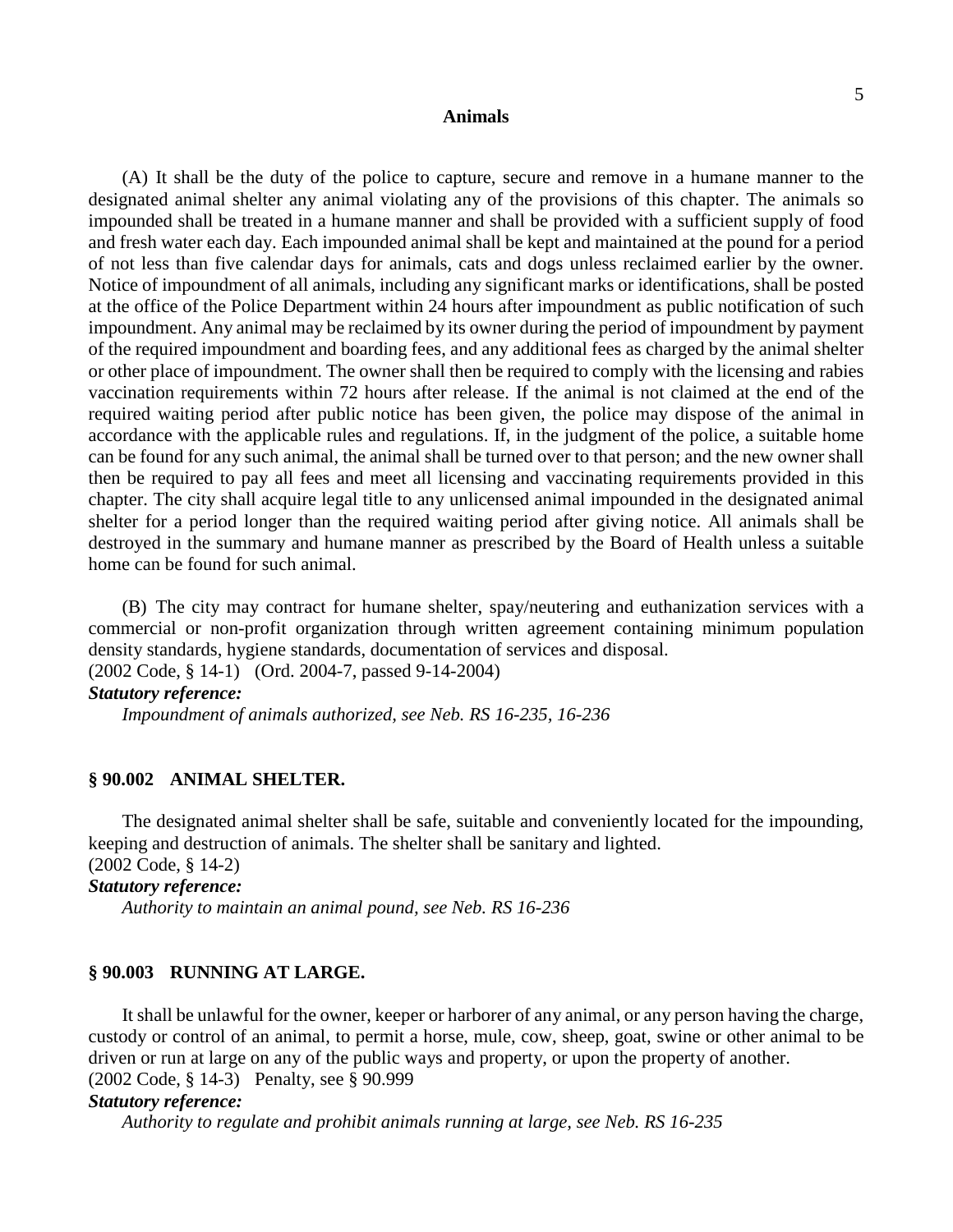### **§ 90.004 KEEPING OF WILD ANIMALS.**

No wild animals may be kept within the corporate limits, except under such conditions as shall be fixed by the Council. Such animals kept for exhibition purposes by circuses and educational institutions shall be kept in accordance with special regulations established by the Council. (2002 Code, § 14-4) Penalty, see § 90.999

#### **§ 90.005 CRUELTY.**

No person shall cruelly or unnecessarily beat, overwork or insufficiently shelter or feed any animal within the city. *SHELTER FOR A DOG* is defined as a structure having four sides in addition to a roof and floor, with one side having an entrance. The shelter should be small enough so the dog's body heat will keep it warm and yet be large enough for the dog to stand and turn around. It should protect the dog from temperature extremes and precipitation. The shelter should be in good condition with no nails or other protruding objects. Some type of flap should be over the entrance to keep out wind and rain. Bedding material should be of a type that does not hold moisture and be maintained, cleaned and replaced as needed.

(2002 Code, § 14-5) (Ord. 2003-33, passed 12-9-2003; Ord. 2004-7, passed 9-14-2004) Penalty, see § 90.999

### *Statutory reference:*

*Cruelty to animals, see Neb. RS 28-1009*

### **§ 90.006 KILLING AND INJURING.**

No person shall kill or injure any animal by the use of firearms, stones, clubs, poisons or any other manner unless the animal is vicious or dangerous and cannot be captured without danger to the persons attempting to effect a capture of the animal. (2002 Code, § 14-6) Penalty, see § 90.999

#### **§ 90.007 BANNED FROM THE CITY.**

(A) No person shall keep or maintain any animal within the corporate limits of the city, except upon obtaining a special permit from the Council. Such permit shall specify the place where any such animal may be kept. Any person or resident who shall own, keep, or harbor an animal permitted to reside within the corporate city limits, shall, within 30 days after receiving council approval, acquire a license for said animal annually on or before May 1 of each year. Licenses shall be issued by the chief of police upon payment of the current license fee for each animal. No license or tag shall be issued until all conditions required by council have been fulfilled. This section shall not apply to the keeping or maintaining of dogs, cats, house birds, gerbils, hamsters, guinea pigs and pet fish.

(B) Further, this section shall not apply to commercial sale barn operators, commercial meat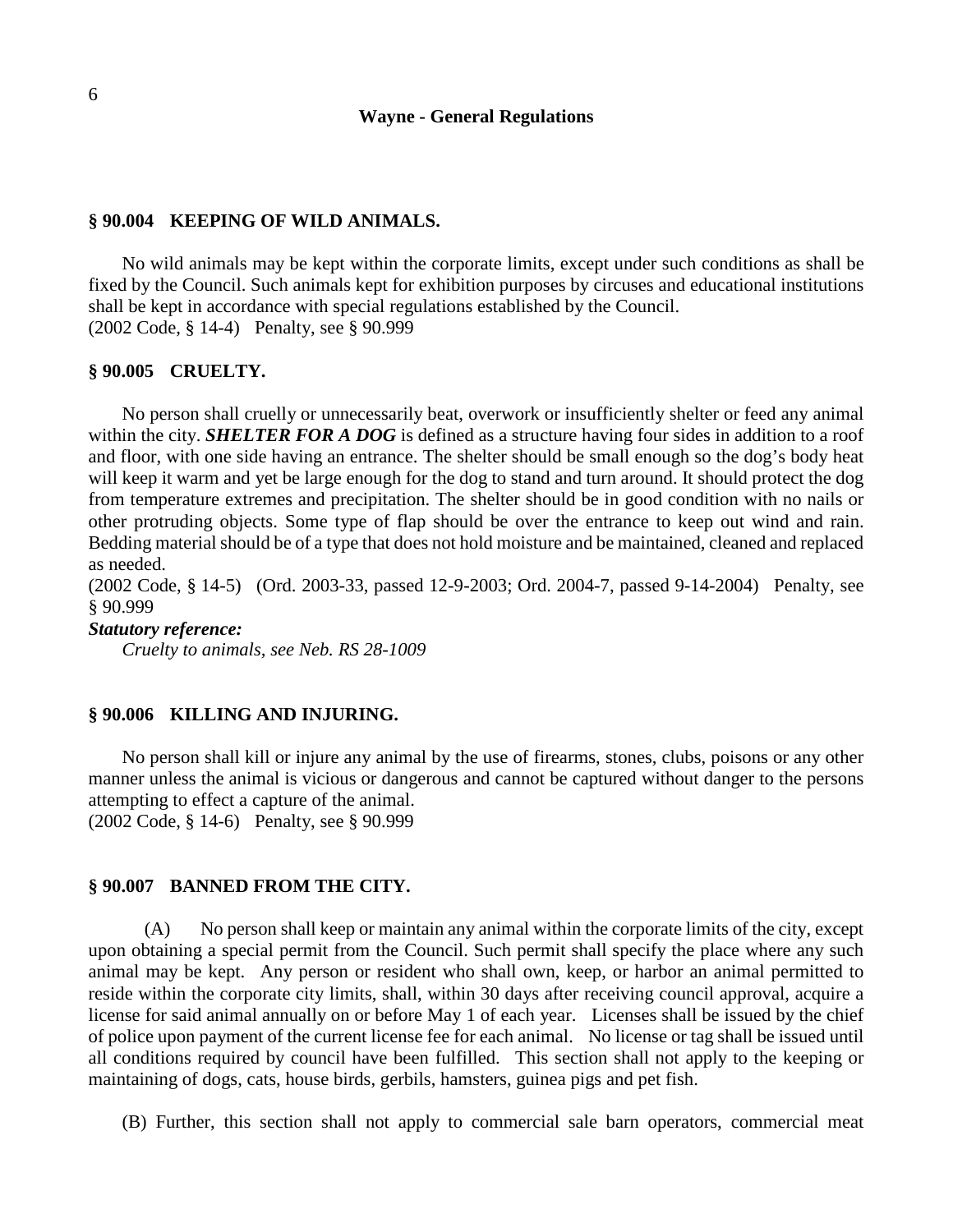slaughtering or packing plant operators, commercial hatcheries and animal hospitals or clinics operated by licensed veterinarians. (2002 Code, § 14-7) Penalty, see § 90.999

#### **§ 90.008 PIGEONS BANNED.**

No person shall keep, harbor or permit any pigeons to nest or stay upon his or her premises or make their home on his or her premises. Any pigeon found or kept within the city shall be held to constitute a nuisance and may be killed by any police officer.

(2002 Code, § 14-8) Penalty, see § 90.999

### **§ 90.009 BEEKEEPING BANNED.**

No person shall keep any bees on his or her property or in hives under his or her charge. Any bees found or kept within the city shall be held to constitute a nuisance and may be exterminated by any police officer.

(2002 Code, § 14-9) Penalty, see § 90.999 *Statutory reference:*

*Apiary Act, see Neb. RS 81-2,165 et seq.*

## **§ 90.010 ANIMAL WASTE.**

It shall be unlawful for the owner of any animal to allow the animal to defecate off of the property of the owner, or on any public property, unless the animal owner immediately collects and removes the animal waste from the property. It shall be unlawful for any person to dispose of any pet or animal waste by dumping or abandoning said waste on property located within the city limits. The owner of any animal that damages property by defecating on said property shall be liable for the damage resulting therefrom. (2002 Code, § 14-10) (Ord. 2004-7, passed 9-14-2004) Penalty, see § 90.999

#### *DOGS*

#### **§ 90.025 DEFINITIONS.**

For the purpose of this subchapter, the following definitions shall apply unless the context clearly indicates or requires a different meaning.

*IRRESPONSIBLE ANIMAL OWNER.* Any animal owner that has:

(1) Been convicted or plead guilty three times or more for separate incidents that occurred in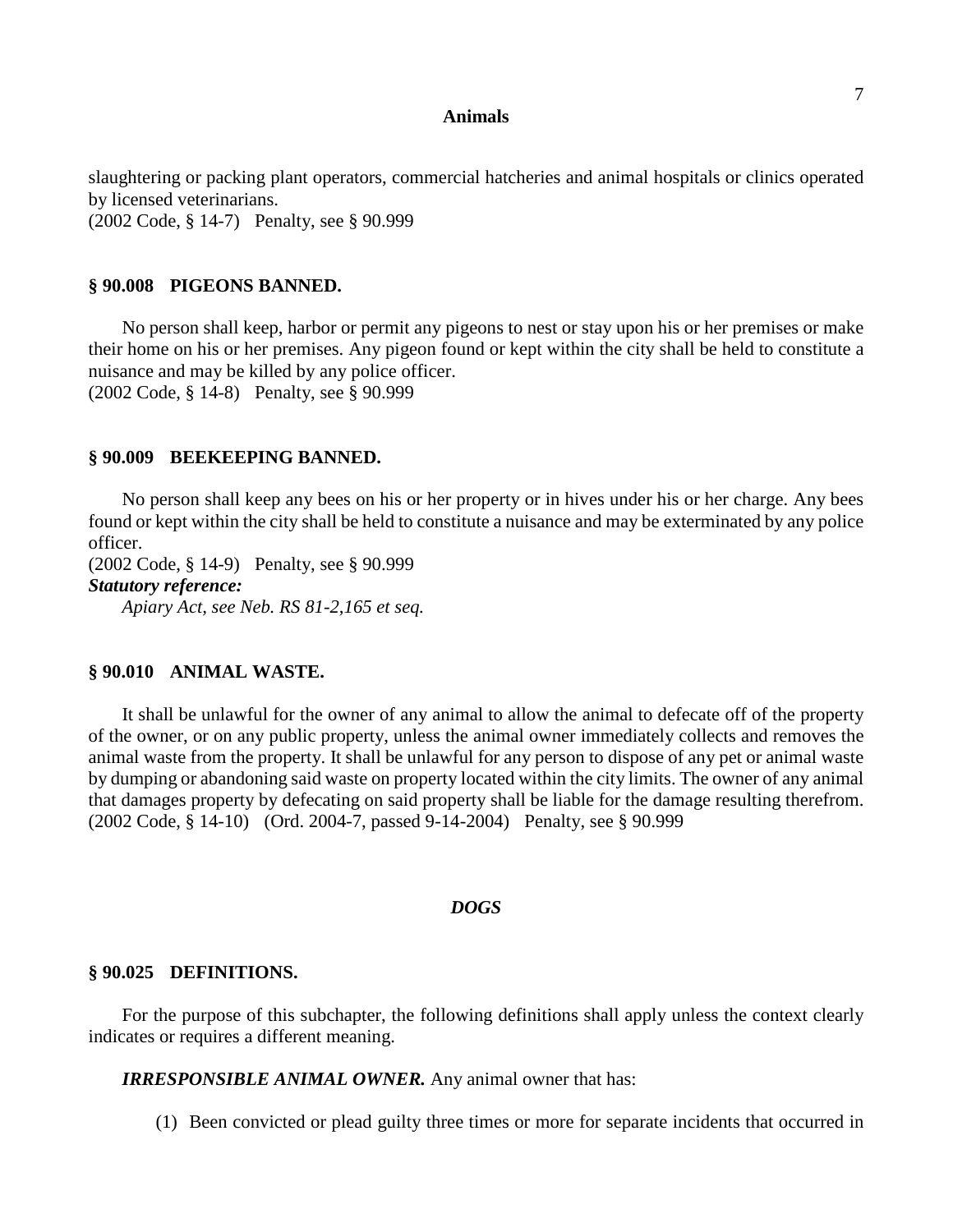any 12-month period concerning:

- (a) An animal at large;
- (b) An animal disturbing the peace;
- (c) An unlicensed animal;
- (d) An excessive number of animals; and
- (e) Unsanitary premises due to animals.
- (2) Been convicted or plead guilty two times or more for separate incidents concerning:
	- (a) Animal cruelty;
	- (b) Animal neglect;
	- (c) Keeping animals covered by § 90.007 of this chapter without obtaining a permit; and
	- (d) An animal declared a vicious animal.

*OWNER*. Any person possessing or harboring or having the care or custody of a dog.

*UNCONFINED.* The dog is not securely confined indoors or confined in a securely enclosed and locked pen or structure upon the premises of the owner of the dog. The pen or structure must have secure sides and a secure top attached to the sides. If the pen or structure has no bottom secured to the sides, the sides must be embedded into the ground no less than one foot. All such pens and structures must be adequately lighted and kept in a clean and sanitary condition.

# *VICIOUS DOG.*

(1) Any dog with a known propensity, tendency or disposition to attack unprovoked, to cause injury to or otherwise threaten the safety of human beings or domestic animals;

(2) Any dog which because of its size, physical nature or vicious propensity is capable of inflicting serious physical harm or death to humans and which would constitute a danger to human life or property if it were not kept in the manner required by this subchapter;

(3) Any dog which, without provocation, attacks or bites, or has attacked or bitten, a human being or domestic animal;

(4) Any dog owned or harbored primarily or in part for the purpose of dog fighting, or any dog trained for dog fighting; or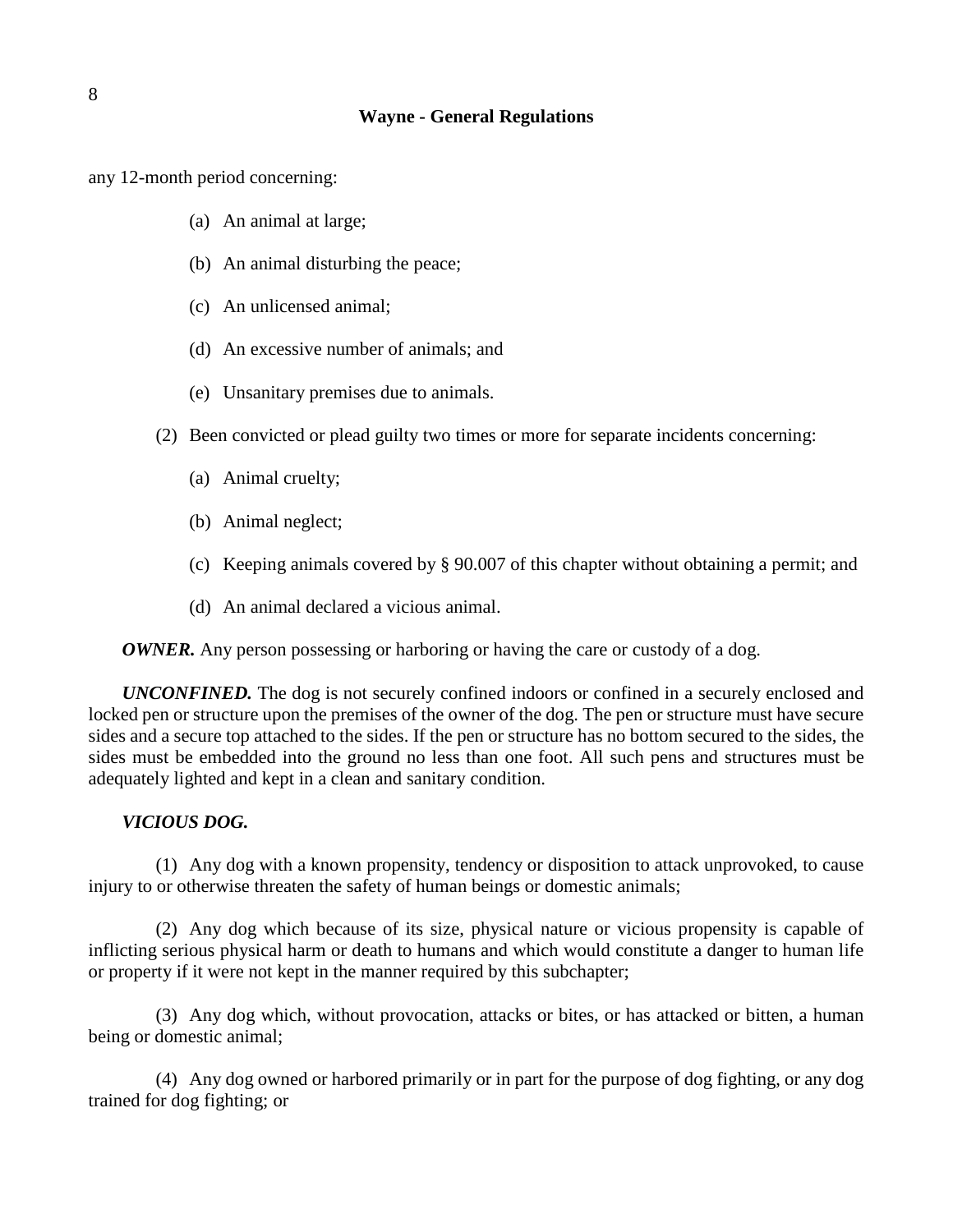(5) Any *PITBULL TERRIER*, which shall be defined as any American Pitbull Terrier or Staffordshire Bull Terrier or American Staffordshire Terrier breed of dog, or any mixed breed of dog which contains as an element of its breeding the breed of dog which contains as an element of its breeding the breed of American Pitbull Terrier or Staffordshire Bull Terrier, or American Staffordshire Terrier as to be identifiable as partially of the breed of American Pitbull Terrier or Staffordshire Bull Terrier, or American Staffordshire Bull Terrier.

(2002 Code, § 14-41) (Ord. 2009-7, passed 4-21-2009)

### **§ 90.026 LICENSE.**

Any person or resident who shall own, keep or harbor a dog over the age of six months within the city shall within 30 days after acquisition of the dog, or moving to the city, acquire a license for each dog annually on or before May l of each year. Licenses shall be issued by the Chief of Police upon the payment of the current license fee for each dog. This license shall not be transferable; and no refund will be allowed in the case of death, sale or other disposition of the licensed dog. The applicant for a license shall state at the time the application is made, the name and address, and the name, breed, color and sex of each dog owned, kept or harbored. A certificate that the dog has had a rabies shot effective for the year of a license shall be presented with the license application, and no license or tag shall be issued until the certificate is presented to the Chief of Police. The fee shall be delinquent after the expiration of 30 days from May 1 of each year; however, the owner of any dog becoming subject to the city license requirements subsequent to May 1 of each year shall not be subject to a penalty if the license fee is paid and licensed within 30 days of the time the dog became subject to the license. After the 30-day grace period allowed in this section, the current license fee and penalty shall be paid on all annual licenses obtained after the grace period. It shall be unlawful to own, keep or harbor an unlicensed dog. (2002 Code, § 14-42) Penalty, see § 90.999

## *Statutory reference:*

*Authority to license dogs, see Neb. RS 16-206*

### **§ 90.027 KENNEL LICENSING.**

All kennels within the corporate limits of the city must be licensed. If the kennel is licensed, the cats or dogs maintained in the kennel shall not be required to be licensed also. At the option of the owner of the kennel, each cat or dog may be licensed separately in lieu of the kennel license. All licensing requirements, deadlines and penalties applicable to cat or dog licenses shall apply to a kennel license; except that, the annual tax for a kennel shall be set by the Council. For purposes of this section, a *KENNEL OPERATOR* shall be any person engaged in the commercial business of owning, breeding, buying, selling or boarding more than four cats or four dogs.

(2002 Code, § 14-43) (Ord. 2004-7, passed 9-14-2004) Penalty, see § 90.999

#### **§ 90.028 LICENSE TAGS.**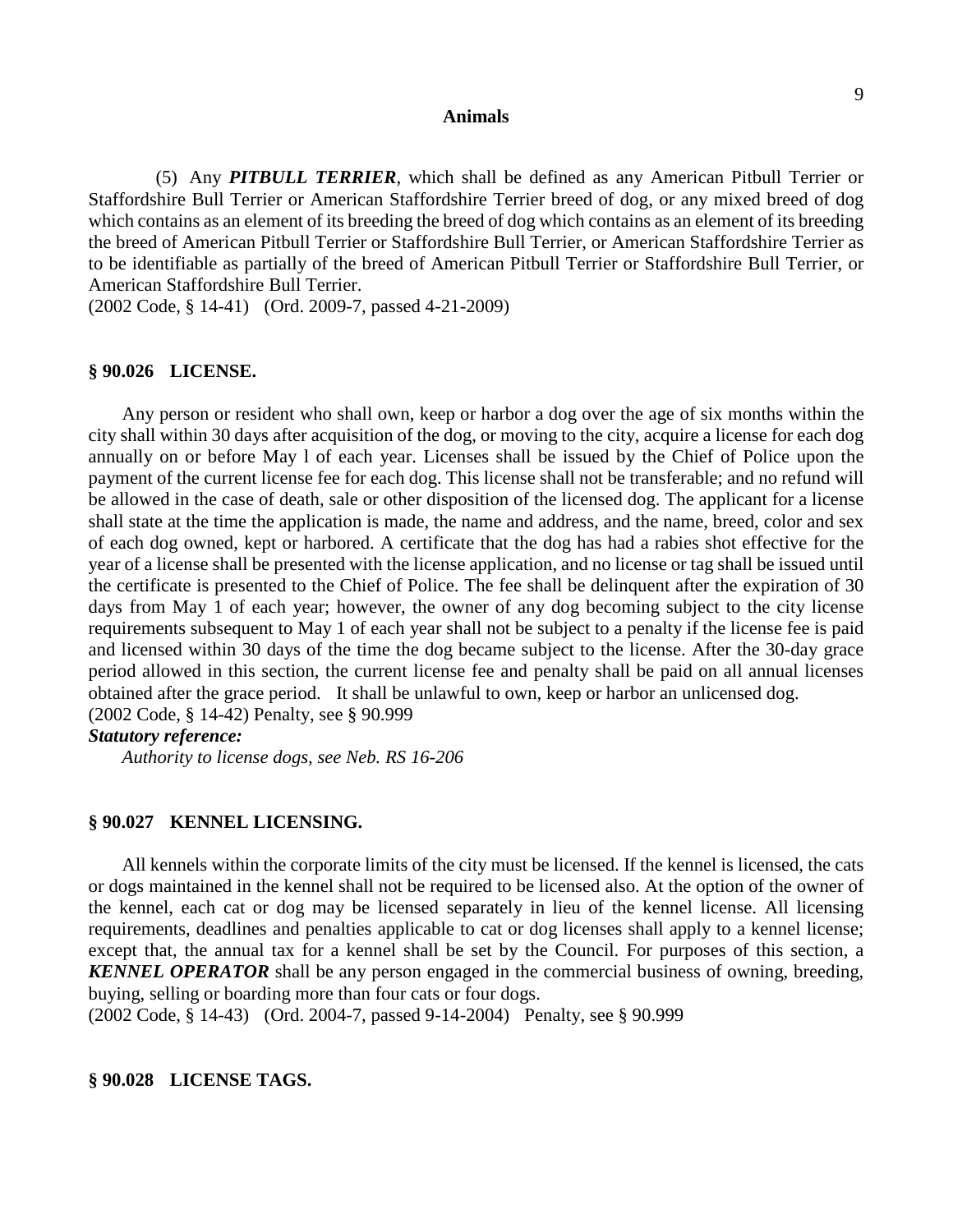Upon the payment of the required license fee, the Chief of Police shall issue to the applicant a license certificate and a metallic tag for each cat or dog's license. The metallic tags shall be properly attached to the collar or harness of all cats or dogs so licensed and shall entitle the applicant to keep or harbor the dog in the city until April 30 following such licensing. If a license tag is lost and upon satisfactory evidence that the original plate or tag was issued in accordance with the provisions in this subchapter, the Chief of Police shall issue a duplicate or new tag for the balance of the year for which the license fee has been paid and shall charge and collect the current license fee for each duplicate or new tag so issued. All license fees and collections shall be immediately credited to the General Fund. It shall be the duty of the Chief of Police to issue tags of a suitable design that are different in appearance each year. (2002 Code, § 14-44) (Ord. 2004-7, passed 9-14-2004)

### **§ 90.029 WRONGFUL LICENSING.**

It shall be unlawful for the owner, keeper or harborer of any dog to permit or allow such cat or dog to wear any license, metallic tag or other city identification than that issued for that animal. (2002 Code, § 14-45) (Ord. 2004-7, passed 9-14-2004) Penalty, see § 90.999

### **§ 90.030 LIMIT PER HOUSEHOLD; LIABILITY OF PERSON CARING FOR DOG.**

The limit of dogs per residence shall be four. Offspring of dogs will be allowed to be nursed and raised until eight weeks of age and at that time must be removed from the household where kept to reduce the total number of dogs over eight weeks of age in the household to the maximum of four. Any person who shall harbor or permit any dog to be, for ten days or more, in or about his or her house, store or enclosure, or to remain to be fed shall be deemed the owner and possessor of such dog and shall be deemed to be liable for all penalties prescribed in this subchapter and for all damages which such dog shall cause.

(2002 Code, § 14-46) (Ord. 2004-7, passed 9-14-2004) Penalty, see § 90.999 *Statutory reference:*

*Related provisions, see Neb. RS 54-606*

#### **§ 90.031 NON-RESIDENT DOGS.**

The licensing requirements of this subchapter shall not apply to any cat or dog belonging to a nonresident of the city and kept within the city for not longer than 30 days; however, all such cats or dogs shall at all times while in the city be kept within a building, enclosure or vehicle or be under restraint by the owner or owner's agent.

(2002 Code, § 14-47) (Ord. 2004-7, passed 9-14-2004)

### **§ 90.032 DOGS DRINKING FROM PUBLIC WATER SUPPLY.**

It shall be unlawful for any person to allow a dog to drink out of a public faucet or fountain other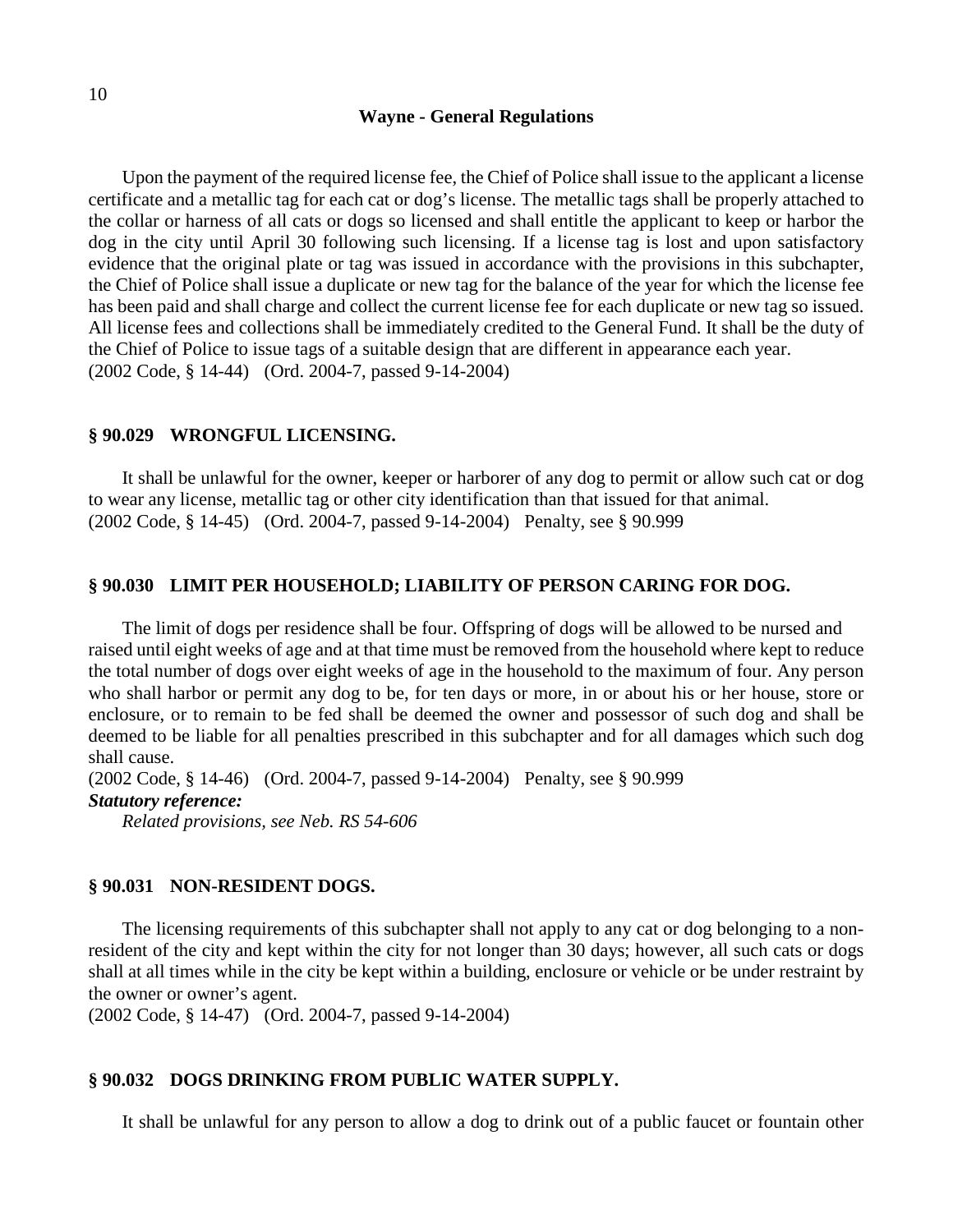than at a designated dog park. (2002 Code, § 14-48) (Ord. 2004-7, passed 9-14-2004) Penalty, see § 90.999

## **§ 90.033 RUNNING AT LARGE.**

(A) An animal shall be deemed to be at large when it is off the property of his or her owner and not under control or restraint of a competent person. For purposes of this section, *RESTRAINT* shall mean controlled by leash, at heel beside a competent person and obedient to that person's commands, on or within a vehicle being driven or parked on the streets or within the property limits of its owner or keeper. All animals found running at large upon the streets and public grounds of the city are declared a public nuisance. Animals found running at large shall be impounded by the police in the designated animal shelter.

(B) The penalty for violating division (A) of this section shall be \$25 for the first offense, \$100 for the second offense and \$200 for the third or subsequent offense, and may be paid by waiver. (2002 Code, § 14-49) (Ord. 2013-47, passed 9-17-2013; Ord. 2016-9, passed 6-21-2016) Penalty, see § 90.999

### *Statutory reference:*

*Penalty for permitting dogs to run at large, see Neb. RS 54-607*

#### **§ 90.034 CAPTURE IMPOSSIBLE.**

The police shall have the authority to kill any animal showing vicious tendencies or characteristics of rabies which make capture impossible because of the danger involved. (2002 Code, § 14-50)

#### *Statutory reference:*

*When killing dogs permitted, see Neb. RS 54-604*

### **§ 90.035 INTERFERENCE WITH POLICE.**

It shall be unlawful for any person to hinder, delay or interfere with any police officer who is performing any duty enjoined upon him or her by the provisions of this subchapter, or to break open, or in any manner directly or indirectly aid, counsel or advise the breaking open of the animal shelter, or other vehicle used for the collecting or conveying animals to the shelter.

(2002 Code, § 14-51) (Ord. 2004-7, passed 9-14-2004) Penalty, see § 90.999

# *Statutory reference:*

*Related provisions, see Neb. RS 28-906*

### **§ 90.036 BARKING AND OFFENSIVE DOGS.**

(A) It shall be unlawful for any person to own, keep or harbor any dog which by loud, continued or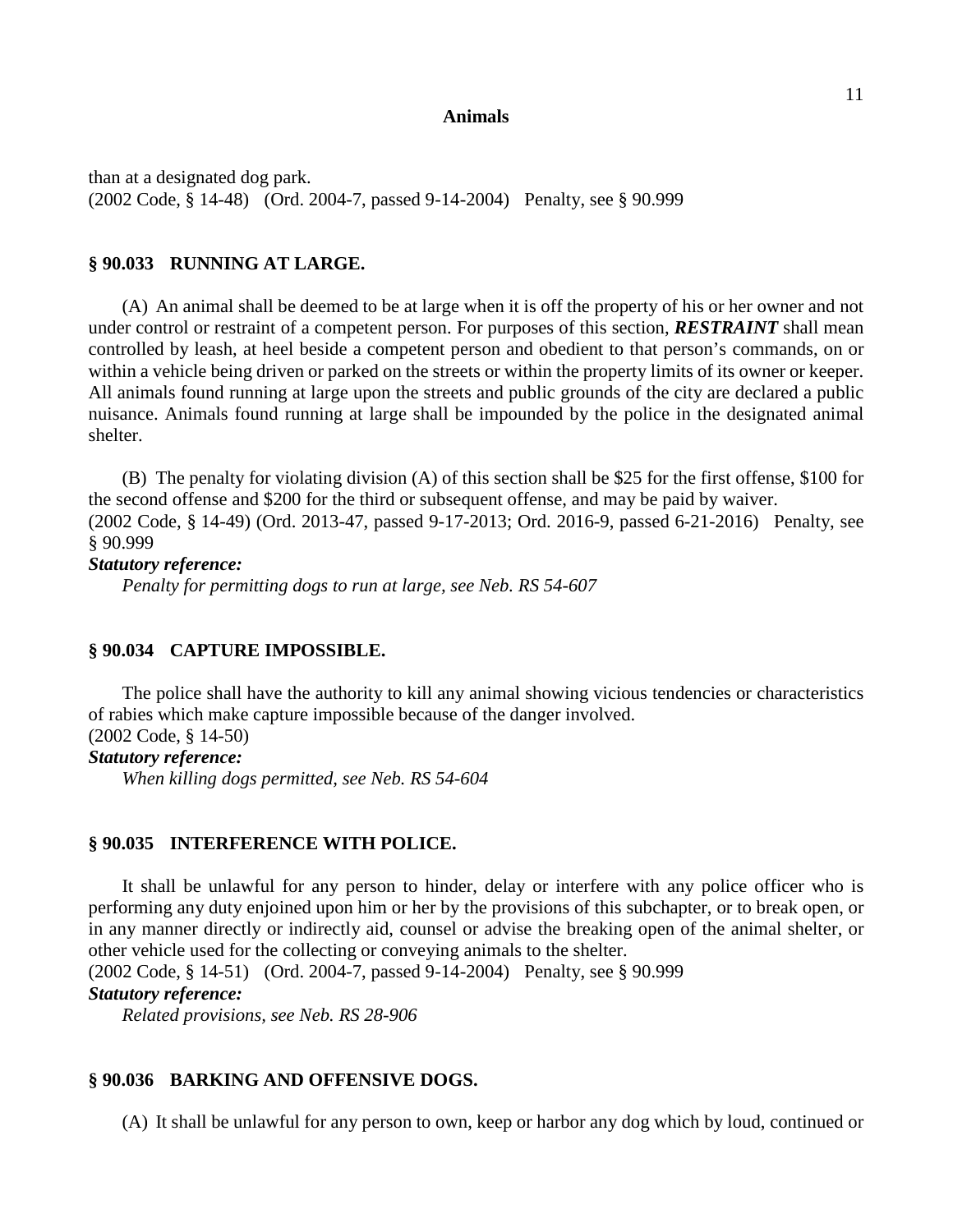frequent barking, howling or yelping shall annoy or disturb any neighborhood or person, or which habitually barks at or chases pedestrians, drivers or owners of horses or vehicles while they are on any public sidewalks, streets or alleys in the city. The provisions of this section shall not be construed to apply to the designated animal shelter.

(B) The phrase *ANNOY OR DISTURB THE NEIGHBORHOOD* shall include, but not be limited to, the creation of any noise constituting a nuisance by any animal which can be heard by any person, including a law enforcement officer, from a location outside of the building or premises where the animal is being kept and which animal noise occurs repeatedly over at least a three-minute period of time with one minute or less lapse or time between each animal noise during the three-minute period.

(C) The penalty for violating divisions (A) and (B) of this section shall be \$25 for the first offense, \$100 for the second offense and \$200 for the third or subsequent offense, and may be paid by waiver. (2002 Code, § 14-52) (Ord. 2016-8, passed 6-7-2016)

### **§ 90.037 FEMALE IN SEASON.**

It is unlawful for the owner, keeper or harborer of a female dog to permit it to run at large within the city while in season. Any such female dog found running at large in violation of this section shall be declared to be a public nuisance and as such may be impounded or killed according to the provisions in this subchapter.

(2002 Code, § 14-53) Penalty, see § 90.999

### **§ 90.038 LIABILITY OF OWNER.**

It shall be unlawful for any person to allow a dog owned, kept or harbored by him or her, or under his or her charge or control, to injure any person, or to injure or destroy any real or personal property of any description belonging to another person. The owner or possessor of any such dog, in addition to the usual judgment upon conviction, shall be made to be liable to the persons so injured in an amount equal to the value of the damage so sustained.

(2002 Code, § 14-54) (Ord. 2004-7, passed 9-14-2004; Ord. 2020-14, passed 7-7-2020) Penalty, see § 90.999

*Statutory reference: Related provisions, see Neb. RS 54-601*

#### **§ 90.039 REMOVAL OF TAGS.**

It shall be unlawful for any person to remove or cause to be removed the collar, harness or metallic tag from any licensed cat or dog without the consent of its owner, keeper or possessor. (2002 Code, § 14-55) (Ord. 2004-7, passed 9-14-2004) Penalty, see § 90.999

### **§ 90.040 VICIOUS DOGS.**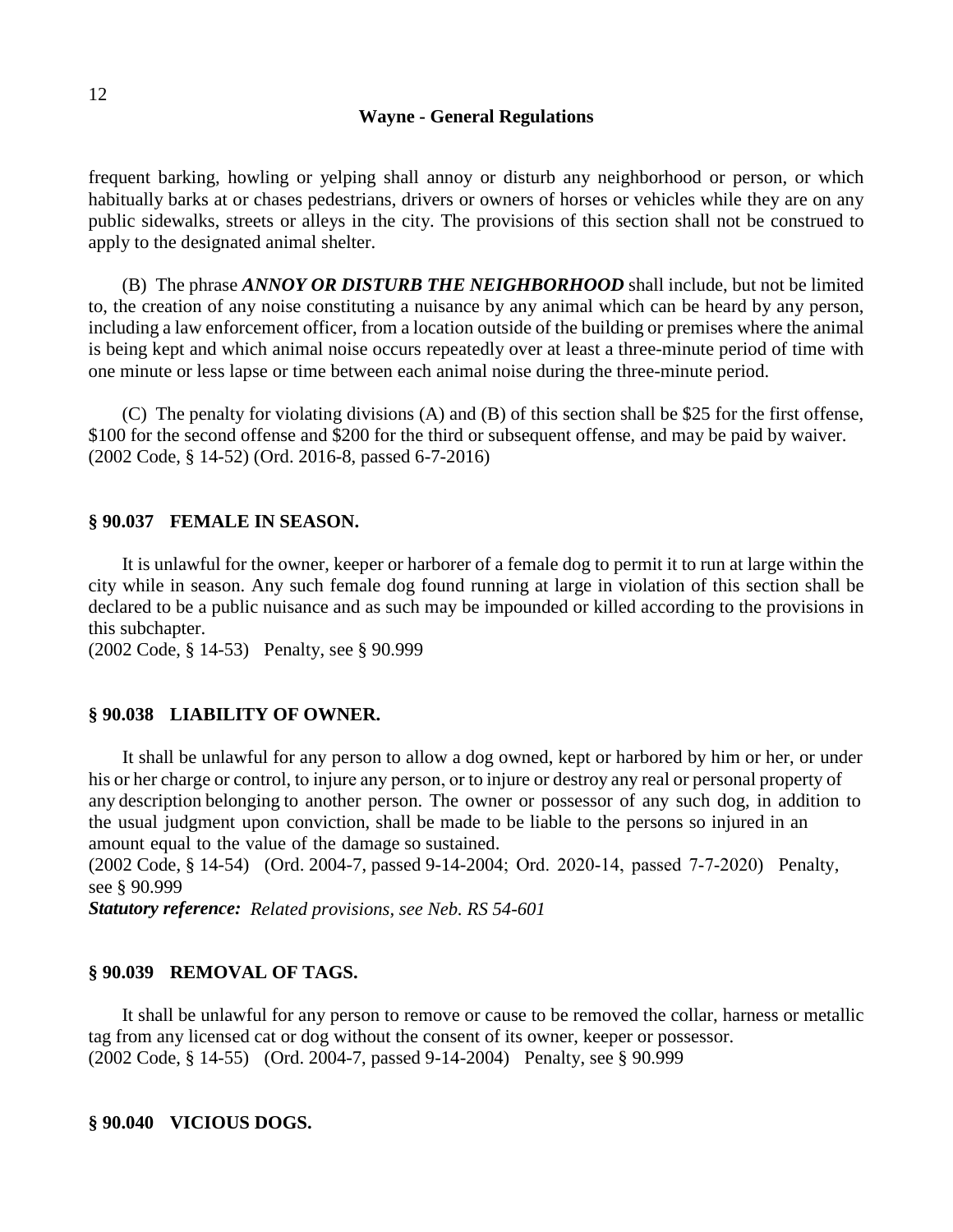(A) It shall be unlawful for the owner of any dog involved in a bite or bodily injury to another person or domestic animal to fail to immediately prevent further bites or injury, and immediately furnish to the person or person injured, or in the case of a juvenile, the parent or guardian of the juvenile, the owner's name and address and the rabies tag number and dog license number of the dog. (2002 Code, § 14-71)

(B) (1) Whenever a dog is declared vicious, the owner will immediately release the dog to the Police Department to be impounded. The Police Department shall cause the dog to be permanently removed from the city limits or have the dog humanely destroyed by a veterinarian of the owner's choice. If the dog is to be removed, the owner shall provide an affidavit signed by both the owner and the future caretaker that the dog will be permanently removed from the city limits, listing where it will be taken and who is the caretaker. The Police Department will then contact the caretaker to verify that the dog was given to them. If the dog is to be humanely destroyed, the owner of the dog shall document to the Police Department the arrangement for direct transfer of the dog, at the owner's expense, by the impounding agency to the euthanizing veterinarian of the owner's choice and without any possession by the owner or any agent or representative of the owner. The owner of the dog will then produce to the Police Department a statement from the veterinarian certifying the action taken, or humanely destroyed by the animal shelter at the owner's expense. The notice shall be served whether in person or by mailing such notice by certified mail, return receipt. If the owner shall have failed to destroy such vicious dog after the expiration of 11 days from the receipt of such notice and no appeal is taken by the owner, the Police Department shall have such animal destroyed.

(2) The declaration of a dog as vicious and the determination by the Police Department of whether the dog shall be destroyed or permanently removed under the provisions of this section may be appealed to the Council, who shall hear and render a decision in this matter. Such appeal by the owner to the Council shall be filed in writing with the Police Department within ten days after receipt of notification from the Police Department that the vicious dog shall be destroyed. The disposition of any animal shall be stayed during the pendency of such appeal. The dog shall be surrendered by the owner to the custody of the Police Department or designated agency during the appeal process. The decision of the Council shall be final and binding upon the city and upon the owner appellant, and its decision may be appealed as provided by law. The Council shall review the information provided by the Police Department and the owner of the animal and any other interested party and render a decision on the appeal.

(3) The owner of any dog which is impounded and destroyed under this section shall be held responsible for payment and any expenses incurred by the Police Department for impoundment and destruction, and failure to pay such fee to the city within 15 days after the destruction or release of such dog shall constitute a violation of this code.

(Ord. 2004-7, passed 9-14-2004; Ord. 2009-7, passed 4-21-2009) Penalty, see § 90.999

<sup>(2002</sup> Code, § 14-72)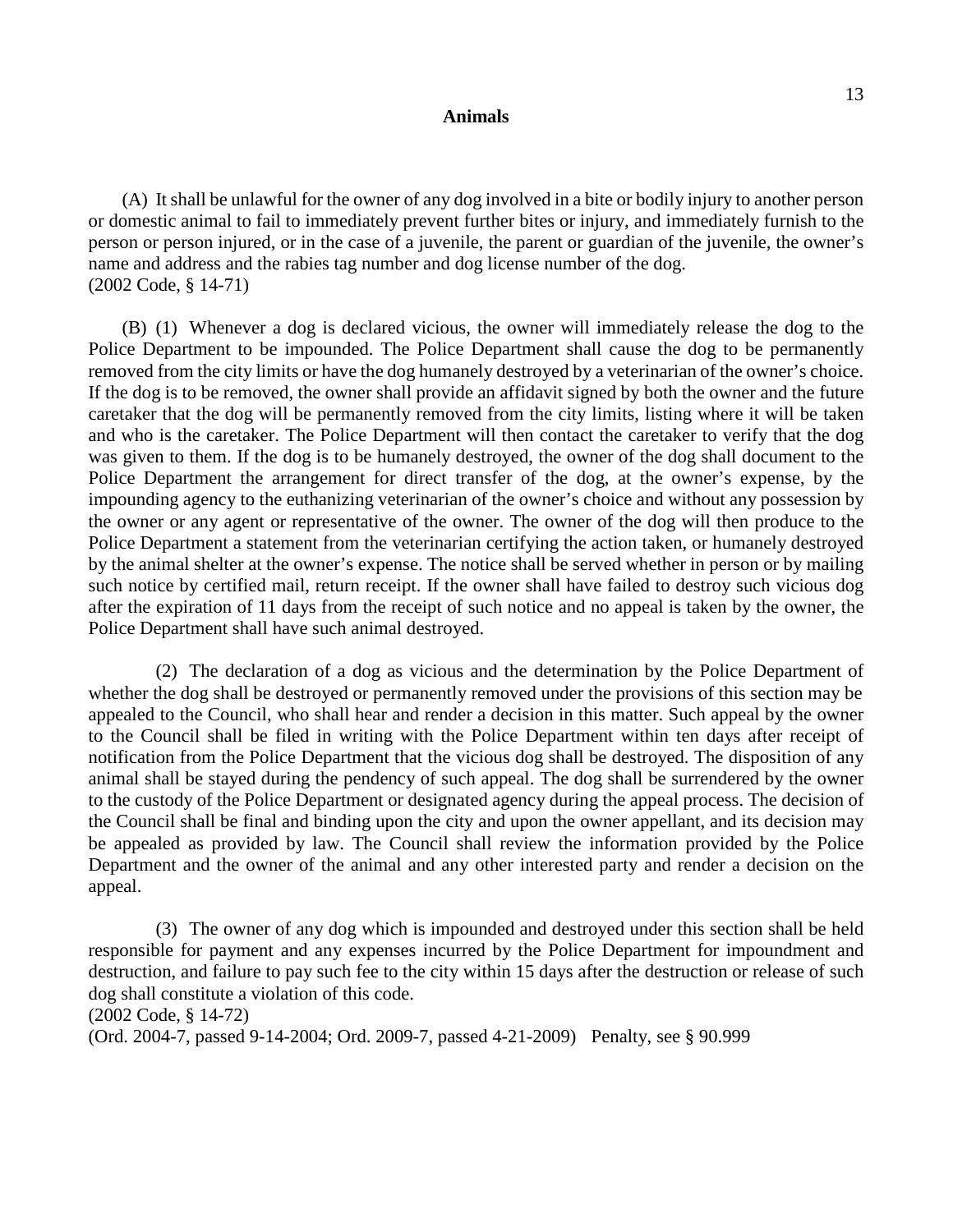### *CATS*

#### **§ 90.055 DEFINITIONS; REGISTRATION.**

(A) For the purpose of this subchapter, the following definitions shall apply unless the context clearly indicates or requires a different meaning.

*CONFINED.* The cat is restricted to the owner's property or under the control of the owner or a responsible person at all times.

*FERAL CAT.* An unconfined cat that has no history of domestication and is more closely associated with wildlife than human domestication.

*OWNER*. Any person possessing or harboring or having the care or custody of a cat.

*STRAY CAT.* An unconfined cat that has a history of domestication. (2002 Code, § 14-80)

(B) Any person or resident who shall own, keep or harbor a cat over the age of 16 weeks within the city shall within 30 days after acquisition of the cat, or moving to the city, shall register each cat annually on or before May 1 of each year with the city's Police Department. Registration shall be issued by the Chief of Police upon the payment of the current license fee for each cat. This license shall not be transferable; and no refund will be allowed in the case of death, sale or other disposition of the licensed cat. The applicant for a registration shall state at the time the application is made upon printed forms the name and address, and the name, breed, color and sex of each cat owned, kept or harbored. A certificate that the cat has had a rabies shot effective for the year registration period shall be presented with the registration application, and no registration tag or other identification shall be issued until the certificate is approved by the Chief of Police or his or her designee. The fee shall be delinquent after the expiration of 30 days from May 1 of each year; however, the owner of any cat becoming subject to the city license requirements subsequent to May 1 of each year shall not be subject to a penalty if the registration fee is paid within 30 days of the time the cat became subject to registration. After the 30-day grace period allowed in this section, the current registration fee and penalty shall be paid on all annual registrations after the grace period. It shall be unlawful to own, keep or harbor an unlicensed cat. (2002 Code, § 14-81)

(Ord. 2004-7, passed 9-14-2004) Penalty, see § 90.999

## **§ 90.056 LIMIT PER HOUSEHOLD.**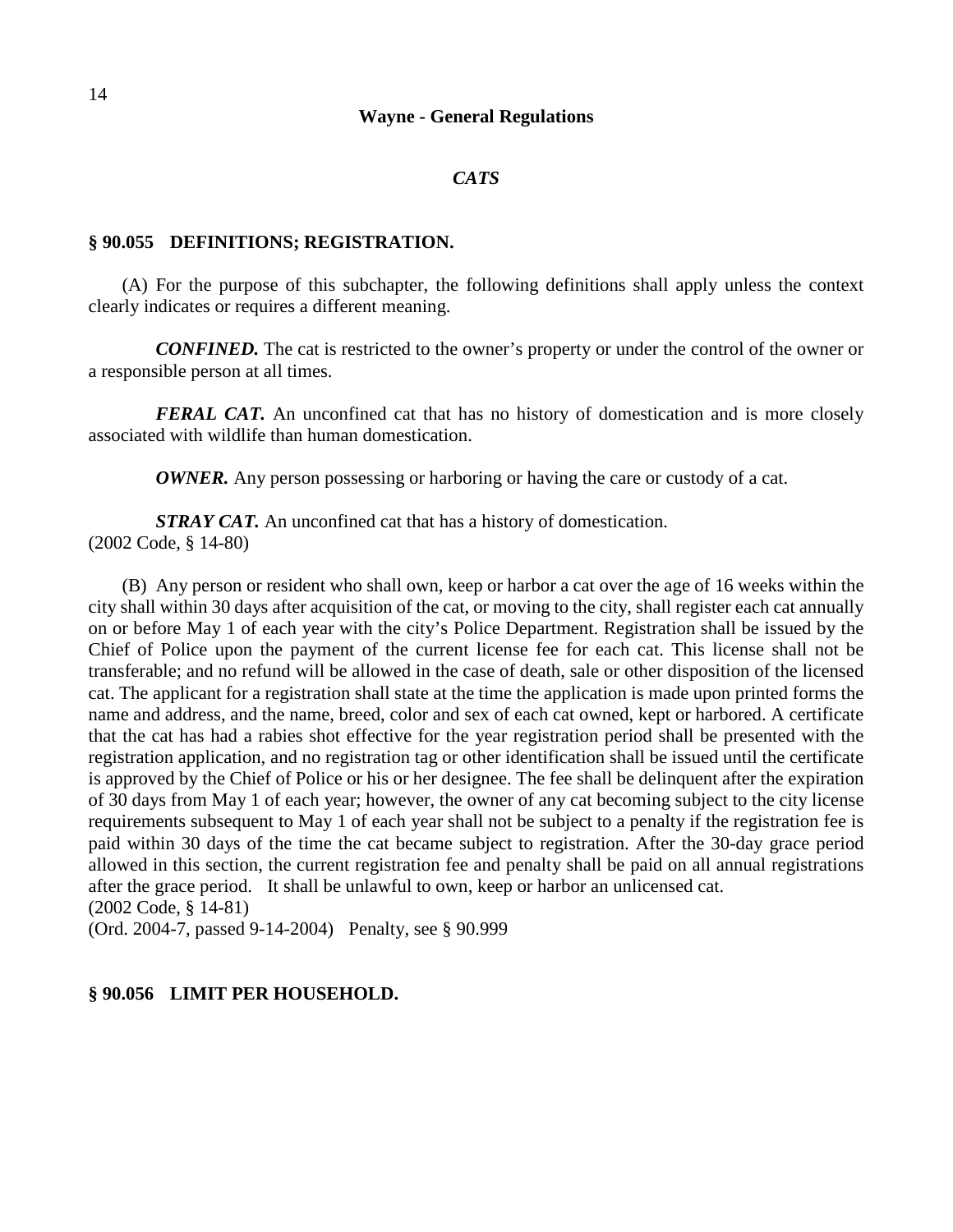Any person who shall harbor or permit any cat to be, for ten days or more, in or about his or her house, store or enclosure, or to remain to be fed shall be deemed the owner and possessor of such cat. The limit of cats per residence shall be four. Offspring of cats will be allowed to be nursed and raised until 16 weeks of age and at that time must be removed from the household where kept to reduce the total number of cats over 16 weeks of age in the household to the maximum of four. (2002 Code, § 14-82) (Ord. 2004-7, passed 9-14-2004) Penalty, see § 90.999

#### **§ 90.057 KENNEL LICENSING.**

All kennels within the corporate limits of the city must be licensed and operated within minimum standards for population density and hygiene established by the city. If the kennel is licensed, the cats maintained in the kennel shall not be required to be registered also. At the option of the owner of the kennel, each cat may be licensed separately in lieu of the kennel license. All registration requirements, deadlines and penalties applicable to cat licenses shall apply to a kennel license. (2002 Code, § 14-83) (Ord. 2004-7, passed 9-14-2004) Penalty, see § 90.999

# **§ 90.058 UNAUTHORIZED FEEDING OR TRAPPING.**

No feeding or trapping of cats outside or in accessory buildings is permitted at any time within the city limits by any person, with the exception of the city police or their designees, or unless the feeding or trapping is authorized by the Police Chief.

(2002 Code, § 14-84) (Ord. 2004-7, passed 9-14-2004) Penalty, see § 90.999

#### **§ 90.059 CONFINEMENT OF CATS.**

Cats shall be kept confined by their owners. (2002 Code, § 14-85) (Ord. 2004-7, passed 9-14-2004) Penalty, see § 90.999

## **§ 90.060 REGISTRATION TAGS.**

Upon payment of the required registration fee, the Chief of Police shall issue to the applicant a registration certificate and to identify each cat with a collar tag, tattoo, implant, ear tag or other option approved and available to the Police Department, which shall entitle the applicant to keep or harbor the cat in the city until April 30 following such licensing. If an identification tag is lost and upon satisfactory evidence that the original tag was issued in accordance with the provisions in this subchapter, the Chief of Police shall issue the duplicate or new tag for the balance of the year for which the registration fee has been paid and shall charge and collect the current fee for each duplicate or new tag so issued. All fees and collections shall be immediately credited to the General Fund.

(2002 Code, § 14-86) (Ord. 2004-7, passed 9-14-2004)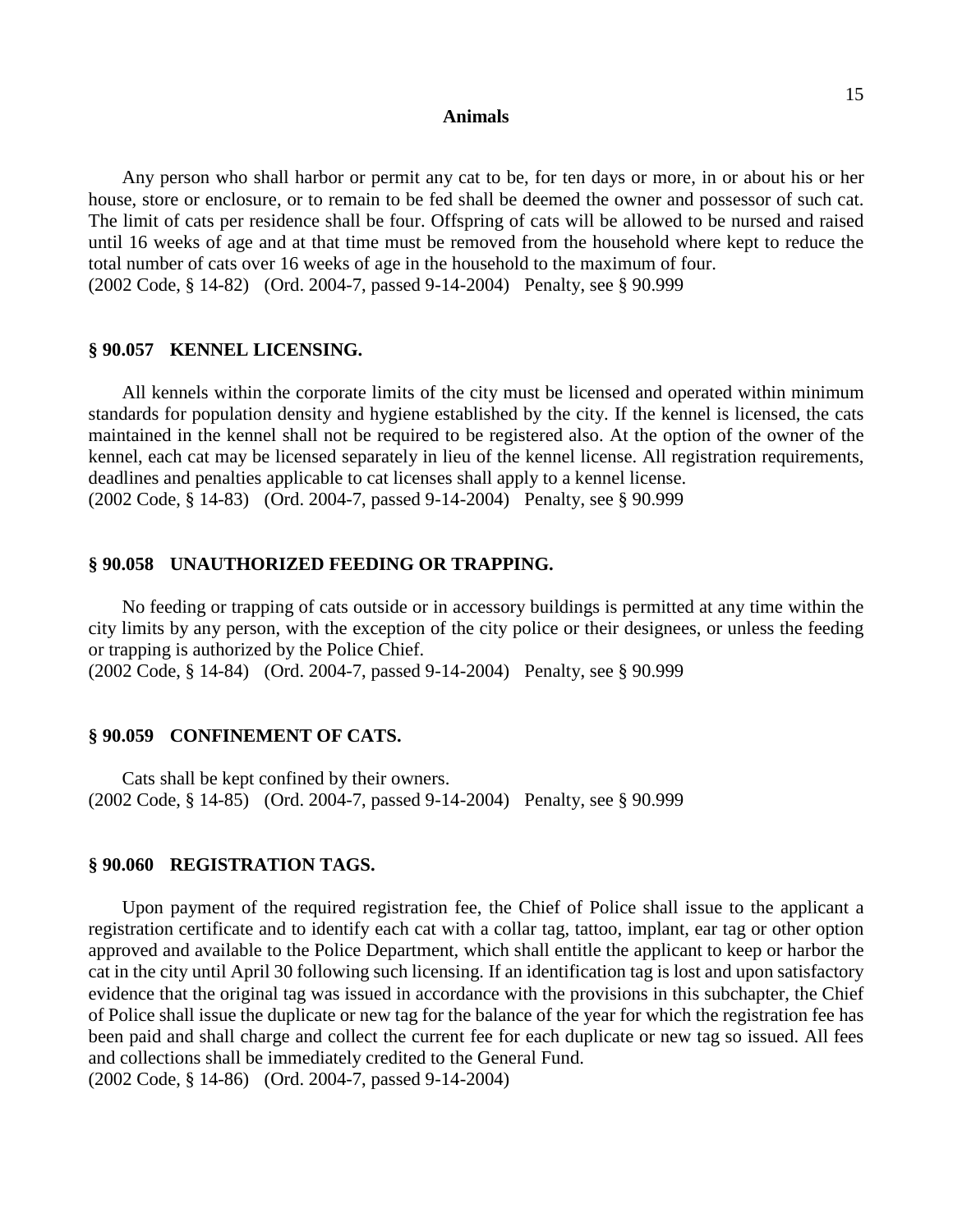### **§ 90.061 WRONGFUL LICENSING.**

It shall be unlawful for the owner, keeper or harborer of any cat to permit or allow such cat to wear any tag or city identification other than that issued for that animal. (2002 Code, § 14-87) (Ord. 2004-7, passed 9-14-2004) Penalty, see § 90.999

### **§ 90.062 LIABILITY OF PERSON CARING FOR CAT.**

Any person who shall harbor or permit any cat to be for ten days or more in or about his or her house, store or enclosure, or to remain to be fed, shall be deemed the owner and possessor of such cat and shall be deemed to be liable for all penalties prescribed in this subchapter and for all damages which such cat shall cause to any real or personal property of any description belonging to another person. The owner or possessor of any such cat or dog, in addition to the usual judgment upon conviction, shall be made to be liable to the persons so injured in an amount equal to the value of the damage so sustained. (2002 Code, § 14-88) (Ord. 2004-7, passed 9-14-2004) Penalty, see § 90.999

# **§ 90.063 NON-RESIDENT CATS.**

The registration requirements of this subchapter shall not apply to any cat belonging to a nonresident of the city and kept within the city for not longer than 30 days; however, all such cats shall at all times while in the city be kept within a building, enclosure or vehicle or be under restraint by the owner or owner's agent.

(2002 Code, § 14-89) (Ord. 2004-7, passed 9-14-2004)

#### **§ 90.064 INTERFERENCE WITH POLICE.**

It shall be unlawful for any person to hinder, delay or interfere with any police officer who is performing any duty enjoined upon him or her by the provisions of this subchapter, or to break open, or in any manner directly or indirectly aid, counsel or advise the breaking open of the animal shelter or other vehicle used for the collecting or conveying of animals to the shelter.

(2002 Code, § 14-91) (Ord. 2004-7, passed 9-14-2004) Penalty, see § 90.999

## **§ 90.065 CAPTURE IMPOSSIBLE.**

The City Police Department shall have the authority to dispose of, in the most expedient manner, any cat that would be deemed dangerous which make capture impossible because of the danger involved. (2002 Code, § 14-92) (Ord. 2004-7, passed 9-14-2004)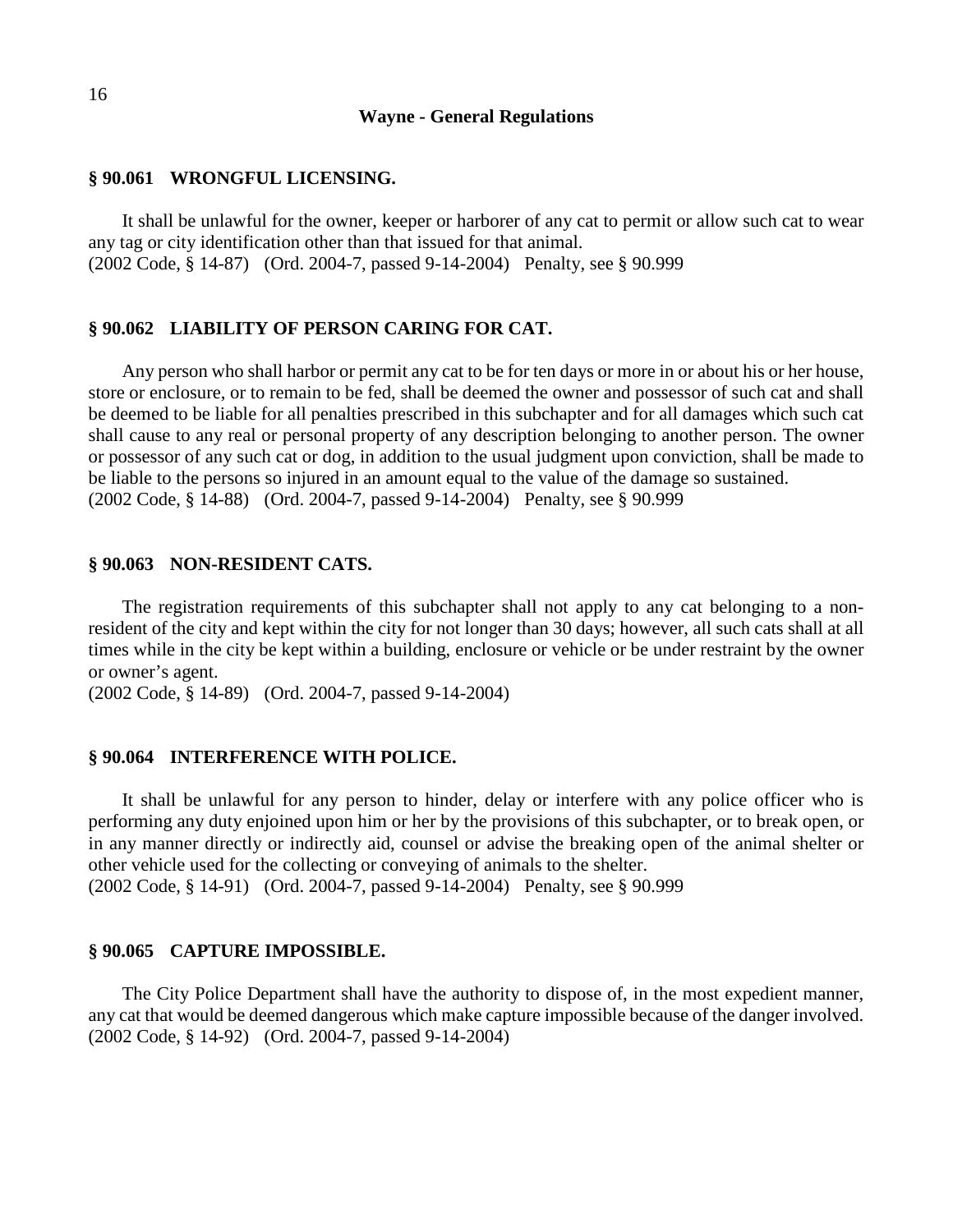#### **§ 90.066 OFFENSIVE CATS.**

(A) It shall be unlawful for any person to own, keep or harbor any cat which by loud, continued or frequent offensive noises shall annoy or disturb any neighborhood or person. The provisions of this section shall not be construed to apply to the designated animal shelter.

(B) The phrase *ANNOY OR DISTURB THE NEIGHBORHOOD* shall include, but not be limited to, the creation of any noise constituting a nuisance by any animal which can be heard by any person, including a law enforcement officer, from a location outside of the building or premises where the animal is being kept and which animal noise occurs repeatedly over at least a ten-minute period of time with one minute or less lapse or time between each animal noise during the ten-minute period. (2002 Code, § 14-93) (Ord. 2004-7, passed 9-14-2004) Penalty, see § 90.999

## *RABIES*

### **§ 90.080 PROCLAMATION.**

It shall be the duty of the Council, whenever, in its opinion, the danger to the public safety from rabid animals is great or imminent, to issue a proclamation ordering all persons owning, keeping or harboring any animal to muzzle the animal, or to confine it for a period of not less than 30 days or more than 90 days from the date of such proclamation, or until such danger is passed. The animals may be harbored by good and sufficient means in a house, garage or yard on the premises wherein the owner may reside. Upon issuing the proclamation, it shall be the duty of all persons owning, keeping or harboring any animal to confine the same as provided in this subchapter.

(2002 Code, § 14-101) (Ord. 2004-7, passed 9-14-2004) Penalty, see § 90.999

### **§ 90.081 RABIES SUSPECTED.**

Any animal suspected of being afflicted with rabies, or any animal not vaccinated in accordance with the provisions of this subchapter which has bitten any person and caused an abrasion of the skin, shall be seized and impounded under the supervision of the Board of Health for a period of not less than ten days. If, upon examination by a veterinarian, the animal has no clinical signs of rabies at the end of such impoundment, it may be released to the owner or, in the case of an unknown owner of a cat or dog, it shall be disposed of in accordance with the provisions in this subchapter. If the owner of the animal has proof of vaccination, it shall be confined by the owner or some other responsible person for a period of at least ten days, at which time the animal shall be examined by a licensed veterinarian. If no signs of rabies are observed, the animal may be released from confinement.

(2002 Code, § 14-102) (Ord. 2004-7, passed 9-14-2004)

# *Statutory reference:*

*Related provisions, see Neb. RS 71-4406*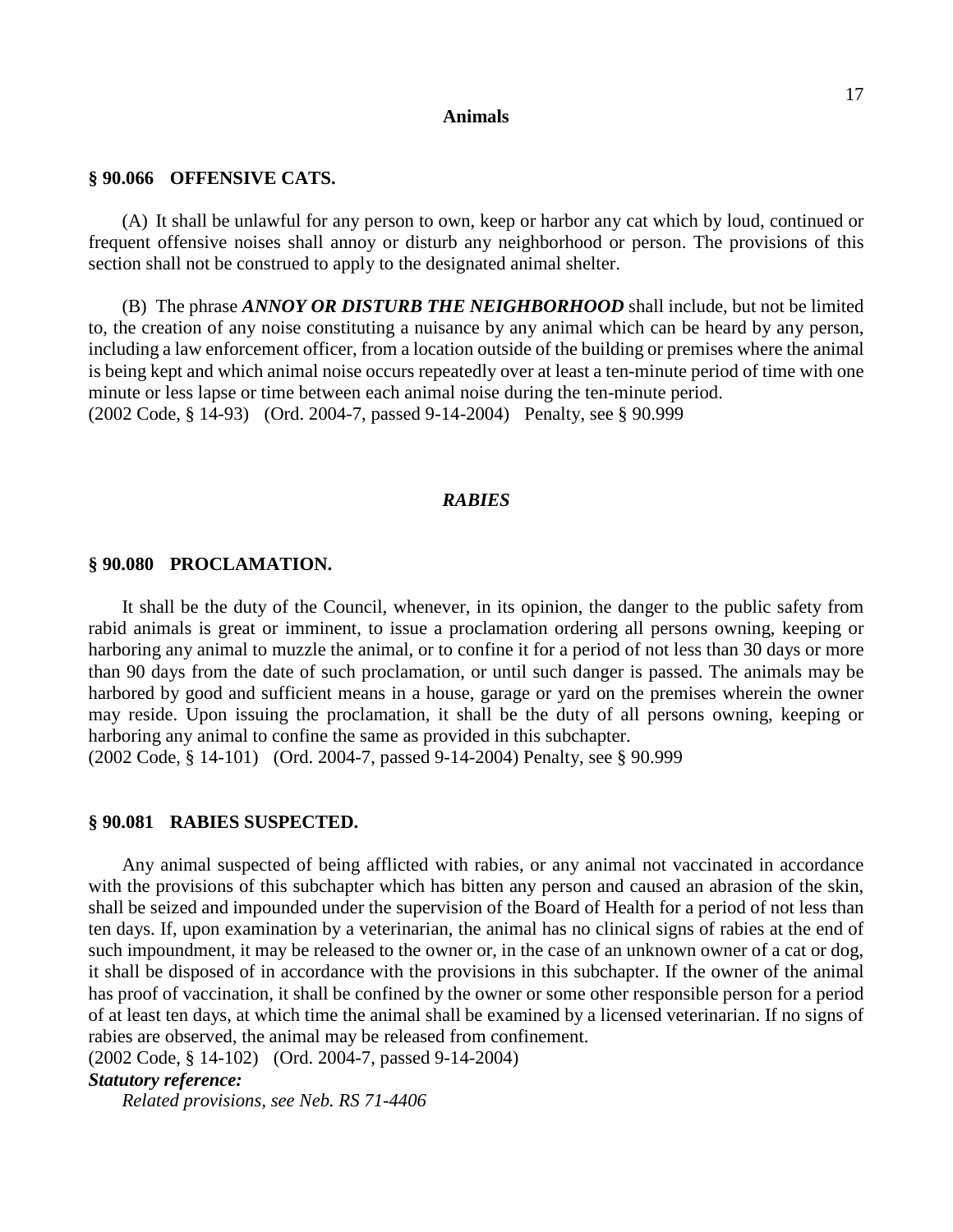### **§ 90.082 PROCEDURE WHEN SUSPECTED.**

When an animal under quarantine has been diagnosed as being rabid, or suspected by a licensed veterinarian as being rabid, and dies while under such observation, the Chief of Police shall immediately send the head of such animal to the State Department of Health for pathological examination. The Chief of Police shall notify the proper Health Officer of reports of human contacts and the diagnosis made of the suspected animal. Every animal bitten by an animal adjudged to be rabid shall be forthwith destroyed at the owner's expense.

(2002 Code, § 14-103) (Ord. 2004-7, passed 9-14-2004)

### **§ 90.083 DESTRUCTION OF ANIMAL.**

No person shall kill, or cause to be killed, any rabid animal, any animal suspected of having been exposed to rabies, or any animal biting a human, except as provided by this subchapter, nor remove such animal from the corporate limits without written permission from the Chief of Police. The carcass of any dead animal exposed to rabies shall upon demand be surrendered to the Chief of Police. The Chief of Police shall direct the disposition of any animal found to be infected with rabies. No person shall fail or refuse to surrender any animal for quarantine or destruction as required in this subchapter when demand is made by the Chief of Police.

(2002 Code, § 14-104) (Ord. 2004-7, passed 9-14-2004) Penalty, see § 90.999 *Statutory reference:*

*Related provisions, see Neb. RS 71-4406*

### **§ 90.084 DUTY TO REPORT.**

It shall be the duty of every physician, or other practitioner, to report to the Chief of Police the names and addresses of persons treated for bites inflicted by animals, together with such other information as will be helpful in rabies control. It shall be the duty of every licensed veterinarian to report to the Chief of Police his or her diagnosis of any animal observed by him or her as a rabies suspect. (2002 Code, § 14-105) (Ord. 2004-7, passed 9-14-2004) Penalty, see § 90.999

### **§ 90.999 PENALTY.**

(A) Any person violating any provision of this chapter for which no specific penalty is prescribed shall be subject to § 10.99 of this code.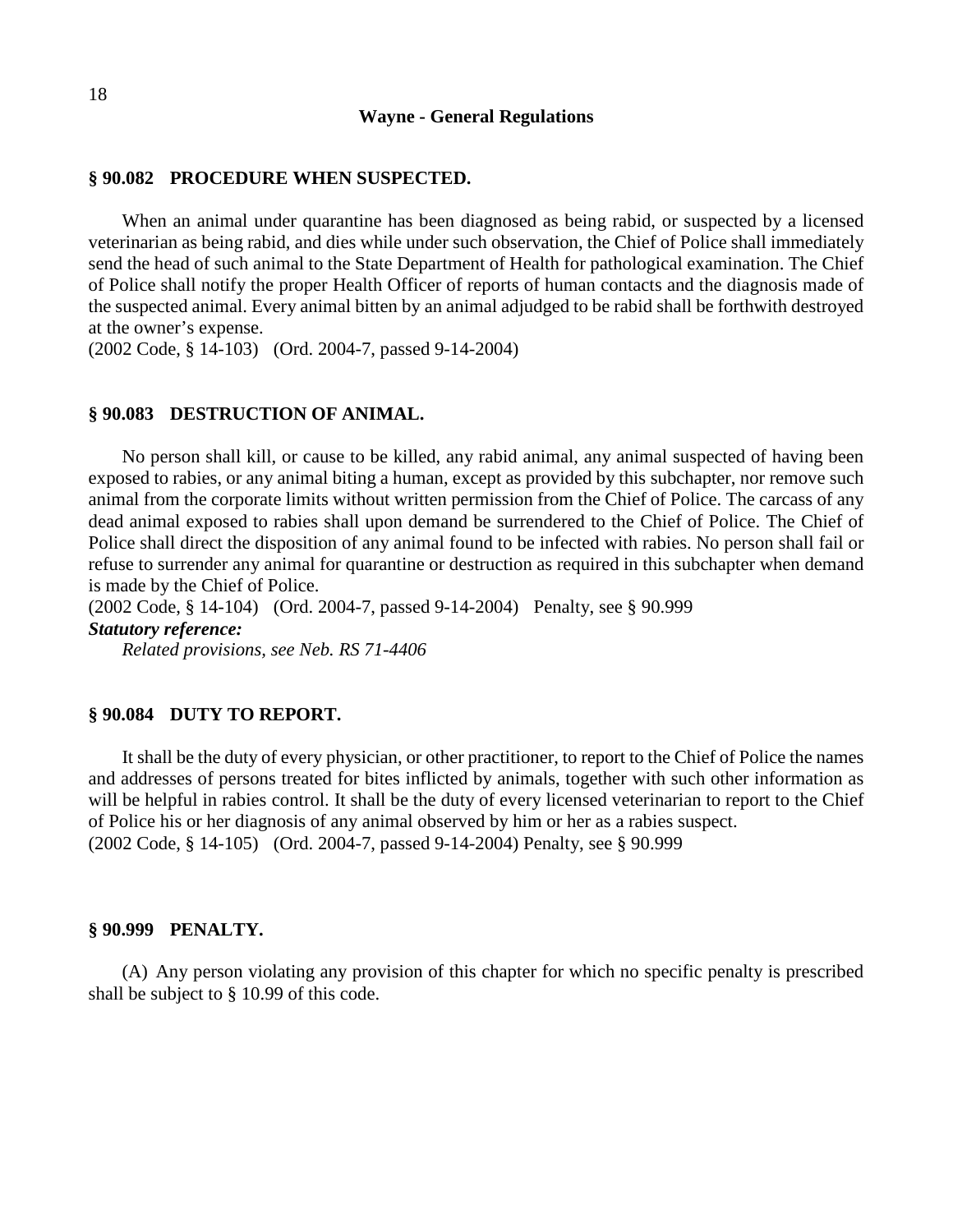(B) (1) Whoever violates any provision of §§ 90.025 through 90.040 of this chapter shall be guilty of a misdemeanor and may be punished in accordance with § 10.99 of this code and will be prohibited from ownership or possession of any dog for a period of one year from the date of the occurrence of this violation. The penalties in this division (B) shall be accumulative with and in addition to any penalty or forfeiture elsewhere in § 90.025 through 90.040 of this chapter. (2002 Code, § 14-73)

(2) (a) The determination of an irresponsible animal owner shall be in accordance with the following procedures.

1. The City Administrator or the City Administrator's designee, upon being satisfied that an owner is an irresponsible animal owner, shall cause to be served upon the owner a written notice of said determination.

2. The written notice shall contain:

a. A finding that the owner is an irresponsible animal owner;

b. A description of the acts relied upon in determining the owner is an irresponsible animal owner;

c. A copy of this division  $(B)(2)$ ; and

d. A statement advising the owner of the right to request a hearing as provided by § 90.040(B) of this chapter within a stated time which shall be reasonable under the circumstances.

3. Notice shall be by personal service or by certified mail to the owner.

4. Request for hearing and appeal. Any owner advised that the owner is declared an irresponsible animal owner may have, upon request, a hearing with officials making said determination as to whether the owner is an irresponsible animal owner. A request for a hearing must be made in writing and delivered to the office of the City Administrator or the City Administrator's designee within the time stated in the notice or it will be conclusively presumed that the owner is an irresponsible animal owner.

5. The City Administrator or the City Administrator's designee will act as Hearing Officer. At the conclusion of the hearing or within three days thereafter, the Hearing Officer shall render a written decision as to whether the owner is an irresponsible animal owner. An appeal from this decision may be had by filing a written notice with the Hearing Officer. This appeal will be heard before the City Council at a time and place fixed by the Council. The findings of the Council shall be conclusive.

(b) If an owner is declared to be an irresponsible animal owner, the owner shall be banned from having animals within the city limits.

(c) The City Administrator or the City Administrator's designee shall cause the animal to be impounded if an owner has been declared an irresponsible animal owner and is found to have an